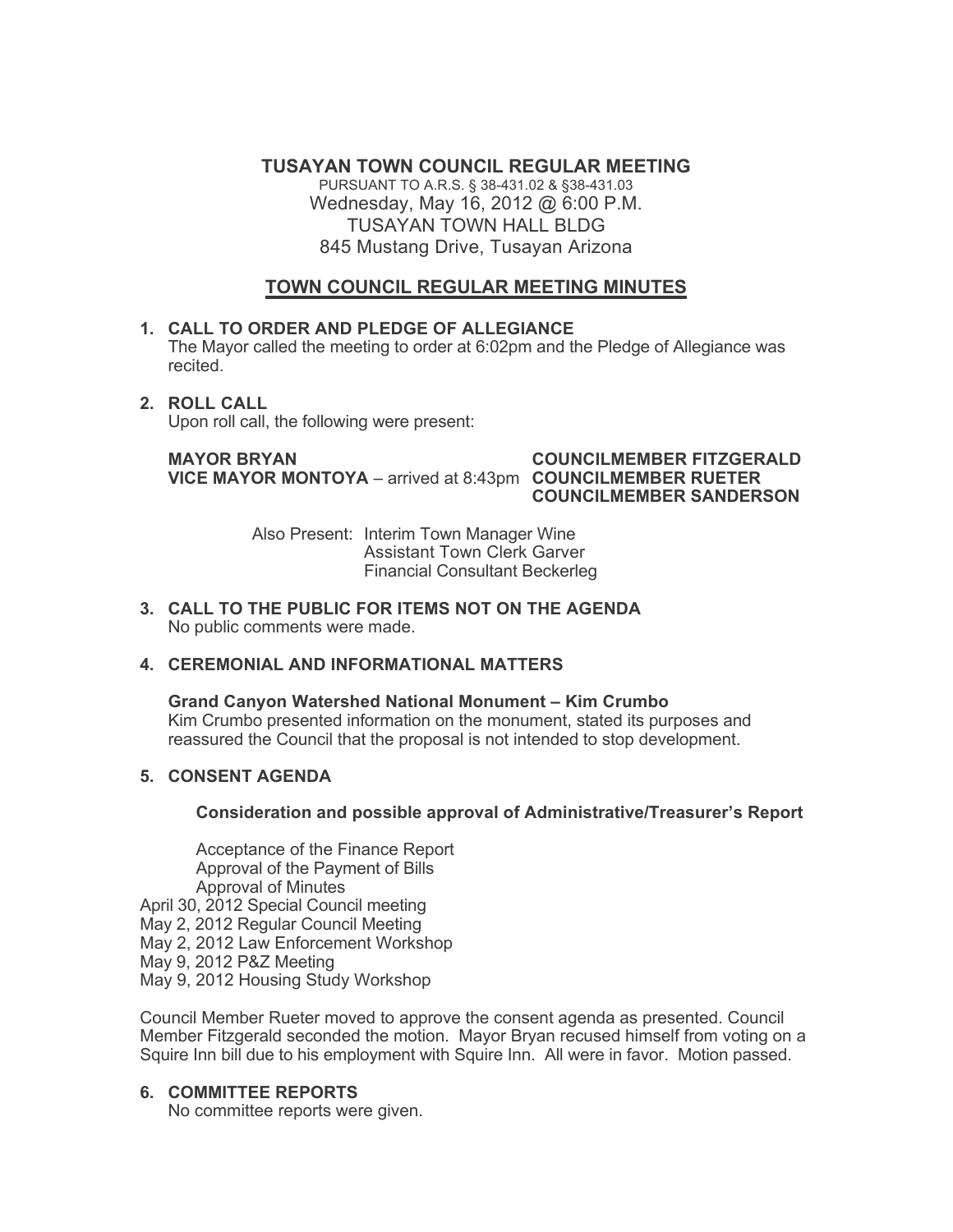### **7. ACTION ITEMS**

#### **Consideration, discussion and possible approval of Separation Agreement with Town Manager.**

Adjourned into Executive Session as reported below.

#### **Consideration, discussion and possible approval of new Agreement with Interim Public Management.**

The Mayor updated the Council on the new agreement which delineates four different levels of service to accommodate the Town's needs. The new agreement would change the date to twelve months for the 5% increase that is stated in the current contract with Interim Public Management.

Council Member Rueter moved to approve the new agreement with Interim Public Management. Council Member Fitzgerald seconded the motion. All were in favor. Motion passed.

#### **Consideration, discussion and possible approval of new Interim Town Manager.**

The Mayor and Vice Mayor interviewed two applicants and recommended Tami Ryall as the interim Town Manager. She will be available for the next two to six months. Her schedule would be 3 days a week, Monday through Wednesday, and would overlap the interim Town Clerk's schedule, Tuesday through Thursday, with the Town Hall closed on Fridays. She has strong budget experience, will be able to assess the office needs and set up a reference

system. Monday, May 21<sup>st</sup>, would be her start date if approved.

Vice Mayor Montoya moved to approve the Tami Ryall as the new Interim Town Manager. Council Member Sanderson seconded the motion. All were in favor. Motion passed.

#### **Consideration, discussion and possible approval of new Interim Town Clerk.**

Council Member Fitzgerald and the Mayor recommended the hiring of Laura Matthews for the position of new Interim Town Clerk. She would be unavailable

one week a month and would be able to work past July 1<sup>st</sup>.

Council Member Rueter moved to approve Laura Matthews as new interim Town Clerk. Council Member Sanderson seconded the motion. All were in favor. Motion passed.

#### **Consideration, discussion and possible approval of renting unit in Valle for Interim Town Manager from Grand Canyon Airlines to include utilities and some furniture/kitchen supplies until airport housing is complete.**

A two bedroom and two bath, furnished units for \$650 plus utilities is available in Valle to house the interim Town Manager and possibly the interim Town Clerk.

Council Member Sanderson recused himself from discussion and voting because of his employment relationship with Grand Canyon Airlines.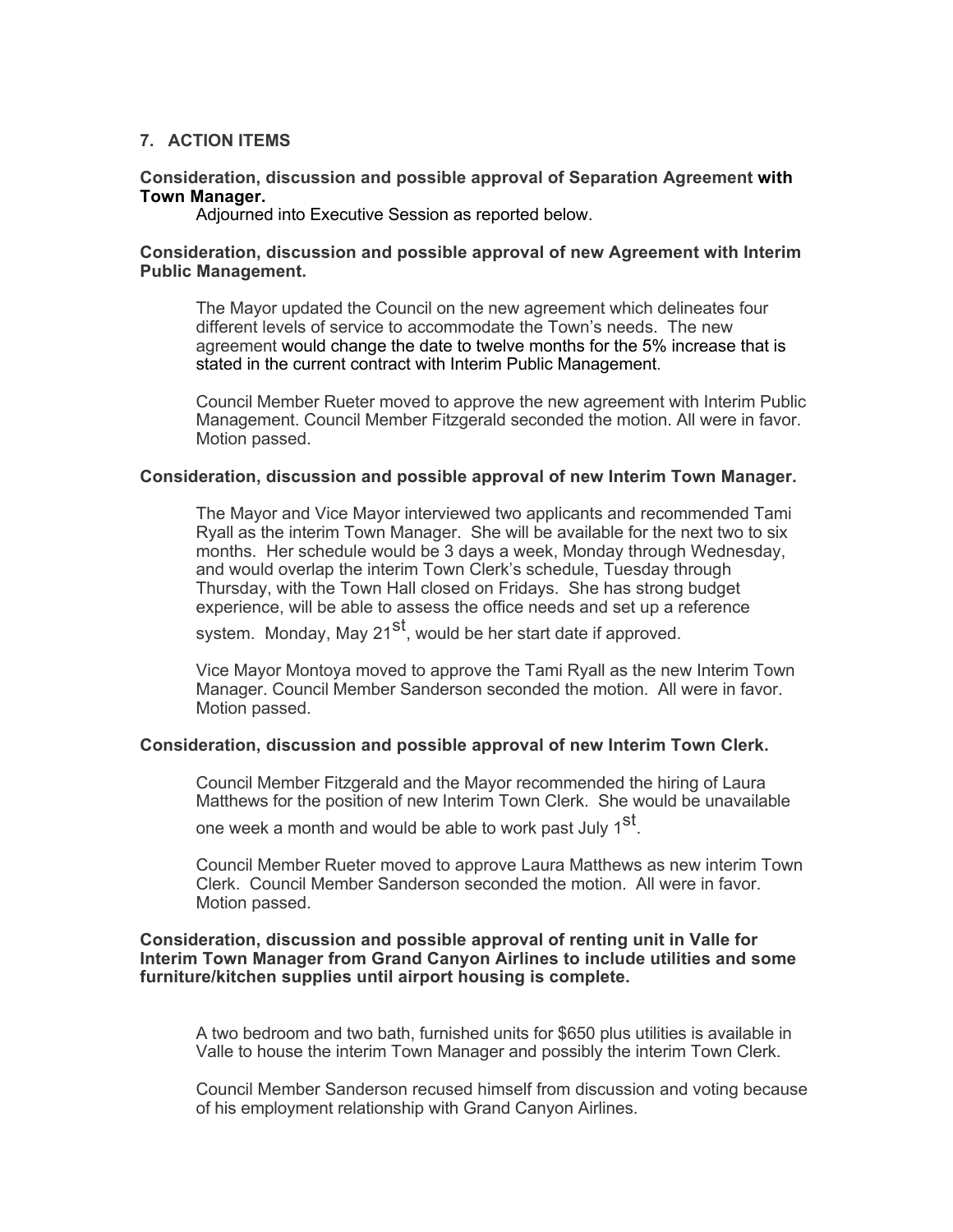Council Member Rueter moved to approve the renting unit in Valle. Council Member Fitzgerald seconded the motion. All were in favor with one recusal. Motion passed.

#### **Consideration, discussion and possible approval of renewing Law Enforcement IGA with Coconino County Sheriff's Office another year.**

The Council agreed that it would take longer than six months to set up the Town's own law enforcement.

Council Member Rueter moved to approve the renewing Law Enforcement IGA with Coconino County Sheriff's Office for another year. Council Member Sanderson seconded the motion. All were in favor. Motion passed.

The Mayor requested that interim Town Manager Wine to draft a letter of intent to the renew the contract with the Coconino County Sheriff's Office.

#### **Consideration, discussion and possible approval of contract for Scope of Work with RobbCo for planning, site preparation and cost estimating for Airport staff housing project.**

Interim Town Manager Wine updated the Council that the Town does not need to bid out for the Scope of Work, or the purchase of the building as long as it is a DMV MSO Unit. The public works construction will need to be bid out and the Town Manager was directed to bid out the actual construction work.

Council Member Rueter moved to approve the contract for the Scope of Work with RobbCo for planning, site preparation and cost estimating for airport staff housing project. The sizes of the units would be 14x52 – single wide and 28x52 – double wide. Vice Mayor Montoya seconded the motion. All were in favor. Motion passed.

#### **Consideration, discussion and possible approval of funding for the Grand Canyon School/Tusayan Community Park.**

Pete Shearer, representing himself as a citizen and not the School District Board member, stated that the Phase 1 can be cut up into several phases. There will be dirt available for the baseball field also, because of the Water Shed Study. The Rotary has donated \$10,000 last year and will donate \$10,000 this year. APS is saying they will donate \$50,000 in fencing materials and the County crews will be sent up to do some grading for free.

The Council discussed the possibility of postponing the community garden and Ramada to a later date and have the concentration of work focused on the basketball court, parking and put in a baseball field. There was some concern that the entire project cost is 6.2 million and the Council did not want the project shelved if the project was not totally funded. The Council would not be able to fund the entire project but would be able to take bites out of it. Their hope was for the project to be reviewed and adjusted to fit a more realistic view.

Council Member Rueter moved to authorize \$125,000 to facilitate the Tusayan Community Park and to be put towards the basketball court project for this fiscal year, pending the committee come back with prioritization of projects. Council Member Fitzgerald seconded the motion.

An invoice from the School District will need to be sent to the Town Council prior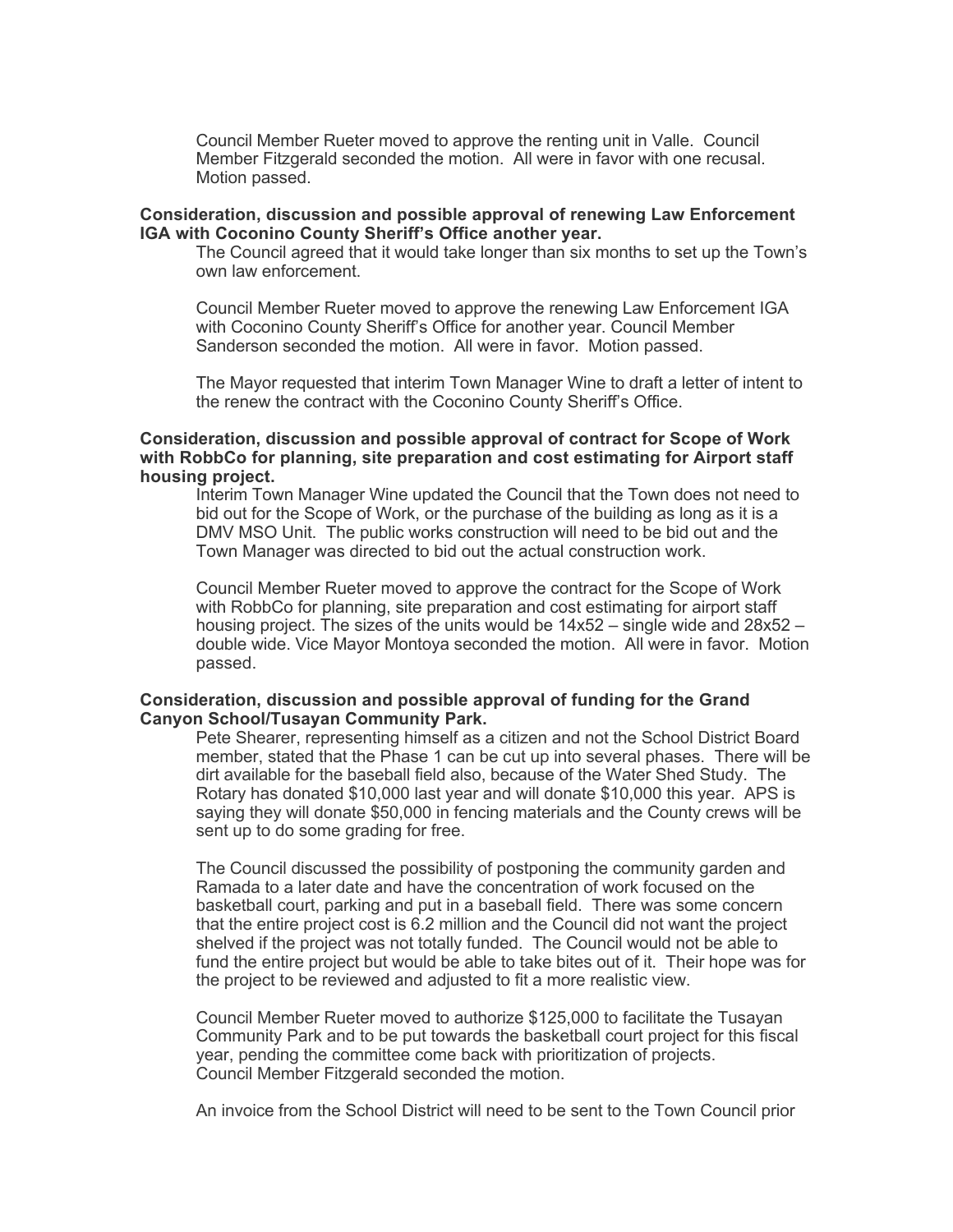to June 30, 2012.

All were in favor. Motion passed. Council adjourned to executive session.

# **8. DISCUSSION ITEMS**

## **A. Legislative report**

The Governor signed into law the consolidation of elections. It would begin the fall of 2014 and would not impact special elections like referendums and recalls.

## **B. Broadband/Internet – J. Rueter**

Council Member Rueter met with Commnet. They are working furiously with DW Towers and Miles Radio to bring a partial solution to the broadband/internet problem. It will bring a little more bandwidth and increase most 3G to 4G for phones. They are still interested in a helping with a long time solution. Council Member Rueter has not heard from govnet.net yet. With budgets coming up, he suggested that the Council discuss that money be spent on putting fiber optics into the ground. Neither group is interested in participating in the retail portion.

# **C. Town Hall – G. Bryan**

Things to be accomplished:

Dais, staff tables and podium completion Design concept of Town Clerk needs Set up cleaning service Design of sidewalks & stripping of parking lot Sound system and smart board Purchase projector and phone Supplies & copier – the interim Town Manager to create a

list

# **D. Town Credit Card – G. Bryan**

The Mayor will get a card in his name and one for the interim Town Manager.

# **E. Judicial Update - Judge Sutton**

No update

# **F. ACC- Water issues – A. Montoya**

Town Attorney Sims will contact the Vice Mayor, Council Member Sanderson and Council Member Fitzgerald individually.

## **9. TOWN MANAGER'S REPORT**

# **A. Office schedule**

Interim Town Manager Wine stated that it has been a pleasure to serve the Council.

#### **B. CUP transfer from Coconino County to Town of Tusayan update** Melinda from the County has been in contact with Christina Sagor and clear direction was given on the copying of all active files and their history.

- **C. Southwest Risk Pool Law Enforcement Plan update** No new information
- **D. Prosecutorial Services update** No new information
- **E. Employee Housing property rental at the Airport** Discussed earlier
- **F. Budget Process plan and scheduling**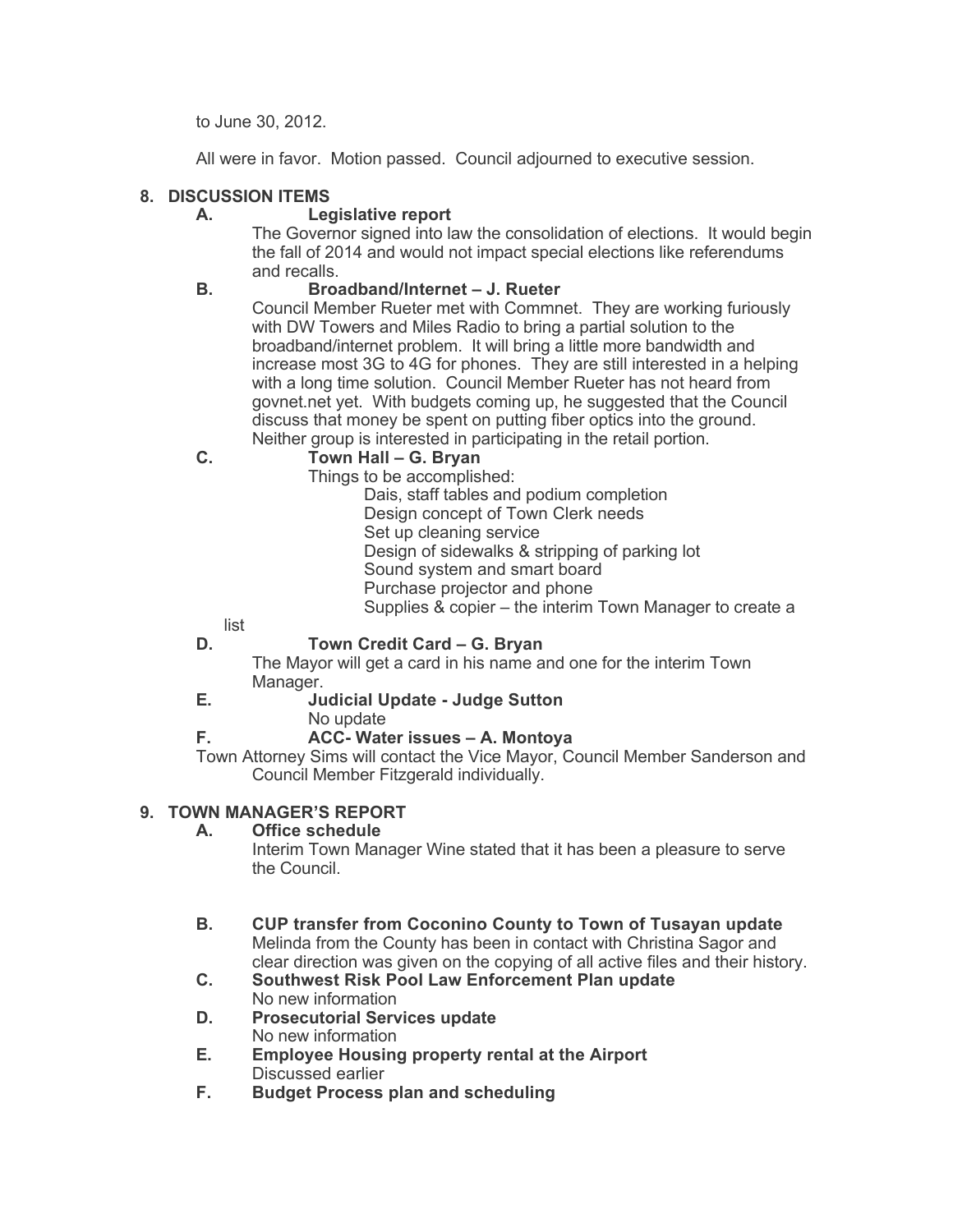July 16<sup>th</sup> is the key date for the adoption of the Town's budget. The Town can finalize the amount to be spent with the fiscal year, but can switch categories. One to two public hearings will need to be held.

## **10. SET ADDITIONAL ACTION ITEMS FOR NEXT REGULAR MEETING**

July  $4^{th}$  meeting date – change to July  $3^{rd}$  – CMS Community Park, money to be given - CMF Separation Agreement – CMS Town Hall Office – CMR Models for Town Housing – CMS Fire Department and bans – CMR IGA was dropped off today, 5/16, and have been forwarded to the Town Attorney for his review.

#### **11. SET ADDITIONAL DISCUSSION ITEMS FOR NEXT REGULAR MEETING**

ACC Water issue – VMM Municipal Accounting Program – CMF Sheriff update – VMM Internet update – CMR Willdan Engineering bills – MGB Budget workshops - CMF

### **12. COUNCIL MEMBERS' REPORTS**

Vice Mayor Montoya said that the Awards and Scholarship ceremony went well today and that there had been a good presentation of businesses and organizations represented there.

Council Member Fitzgerald relayed that on June 1<sup>st</sup> there will be a newly elected training session that several people will be attending.

#### **13. MAYOR'S REPORT**

The Mayor thanked interim Town Manager Wine for the work that he had done for the Town. He also gave Assistant Town Clerk Garver a gracious and heartfelt thank you, for her dedication, her ability to adjust to the changes and her dependability.

**14. MOTION TO ADJOURN INTO EXECUTIVE SESSION for the following purpose:** Council Member Rueter moved to adjourn into executive session at 7:07pm. Council Member Fitzgerald seconded the motion. All were in favor. Motion passed.

**The Council may wish to go into Executive Session pursuant to A.R.S. Section 38-431.03.A.3 & A.4 for discussion and consultation with the Town Attorney in order to receive legal advice and give direction concerning a Settlement Agreement between and among Tusayan Water Development Association, Inc., Anasazi Water Company LLC, Hyrdo-Resources, Inc, the Arizona Corporation Commission Utilities Division, Tusayan Ventures LLC, Squire Motor Inns, Inc. and the Town of Tusayan.** 

Council did not receive instruction on this topic as there was not a quorum after the Mayor and Council Member Rueter recused themselves on this topic due to their employment relationship with Squire Inn and Camper Village, respectively.